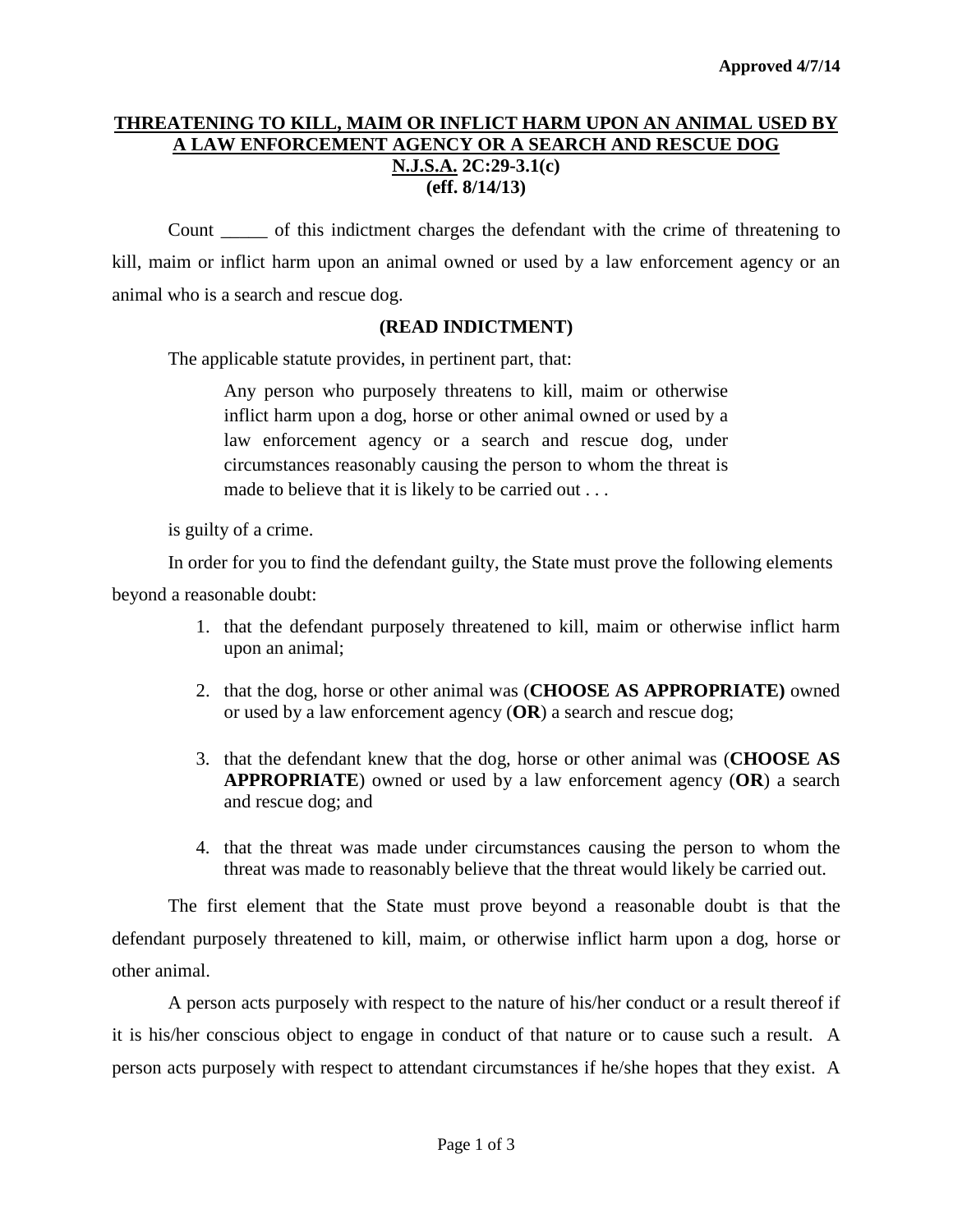## **THREATENING TO KILL, MAIM OR INFLICT HARM UPON AN ANIMAL USED BY A LAW ENFORCEMENT AGENCY OR A SEARCH AND RESCUE DOG (N.J.S.A. 2C:29-3.1(c))**

person acts purposely if he/she acts with design, with a specific intent, with a particular object or purpose, if he/she means to do what he/she does.

Purpose is a condition of the mind that cannot be seen and that can be determined only by inferences from conduct, words, or acts. A state of mind is rarely susceptible of direct proof but must ordinarily be inferred from the facts. Therefore, it is not necessary that the State produce witnesses to testify that a defendant said that he/she had a certain state of mind when he/she engaged in a particular act. It is within your power to find that such proof has been furnished beyond a reasonable doubt by inference, which may arise from the nature of defendant's acts and conduct, from all that he/she said and did at the particular time and place, and from all surrounding circumstances.

The second element that the State must prove beyond a reasonable doubt is that the dog, horse or other animal was (**CHOOSE AS APPROPRIATE)** owned or used by a law enforcement agency (**OR**) a search and rescue dog. (**CHOOSE AS APPROPRIATE**). A law enforcement agency is a department, division, bureau, commission, board or other authority of the State or of any political subdivision thereof which employs law enforcement officers.<sup>[1](#page-0-0)</sup> A law enforcement officer is a person whose public duties include the power to act as an officer for the detection, apprehension, arrest and conviction of offenders against the laws of this State. $2$  The term "search and rescue dog" means any dog trained or being trained for the purpose of search and rescue that is owned by an independent handler or member of a search and rescue team, and used in conjunction with local law enforcement or emergency services organizations for the purpose of locating missing persons or evidence of arson.<sup>[3](#page-1-1)</sup>

The third element that the State must prove beyond a reasonable doubt is that the defendant knew that the dog, horse or other animal was (**CHOOSE AS APPROPRIATE)** owned or used by a law enforcement agency (**OR**) a search and rescue dog.

A person acts knowingly with respect to the nature of his/her conduct or the attendant circumstances if he/she is aware that his/her conduct is of that nature or that such circumstances exist or if he/she is aware of a high probability of their existence. A person acts knowingly with

<span id="page-1-2"></span> $\frac{N.J.S.A.}{N.I.S.A.}$  2C:25-19b.

<span id="page-1-1"></span><span id="page-1-0"></span> $\frac{12}{3}$  N.J.S.A. 2C:25-19c<br>N.J.S.A. 2C:29-3.1.